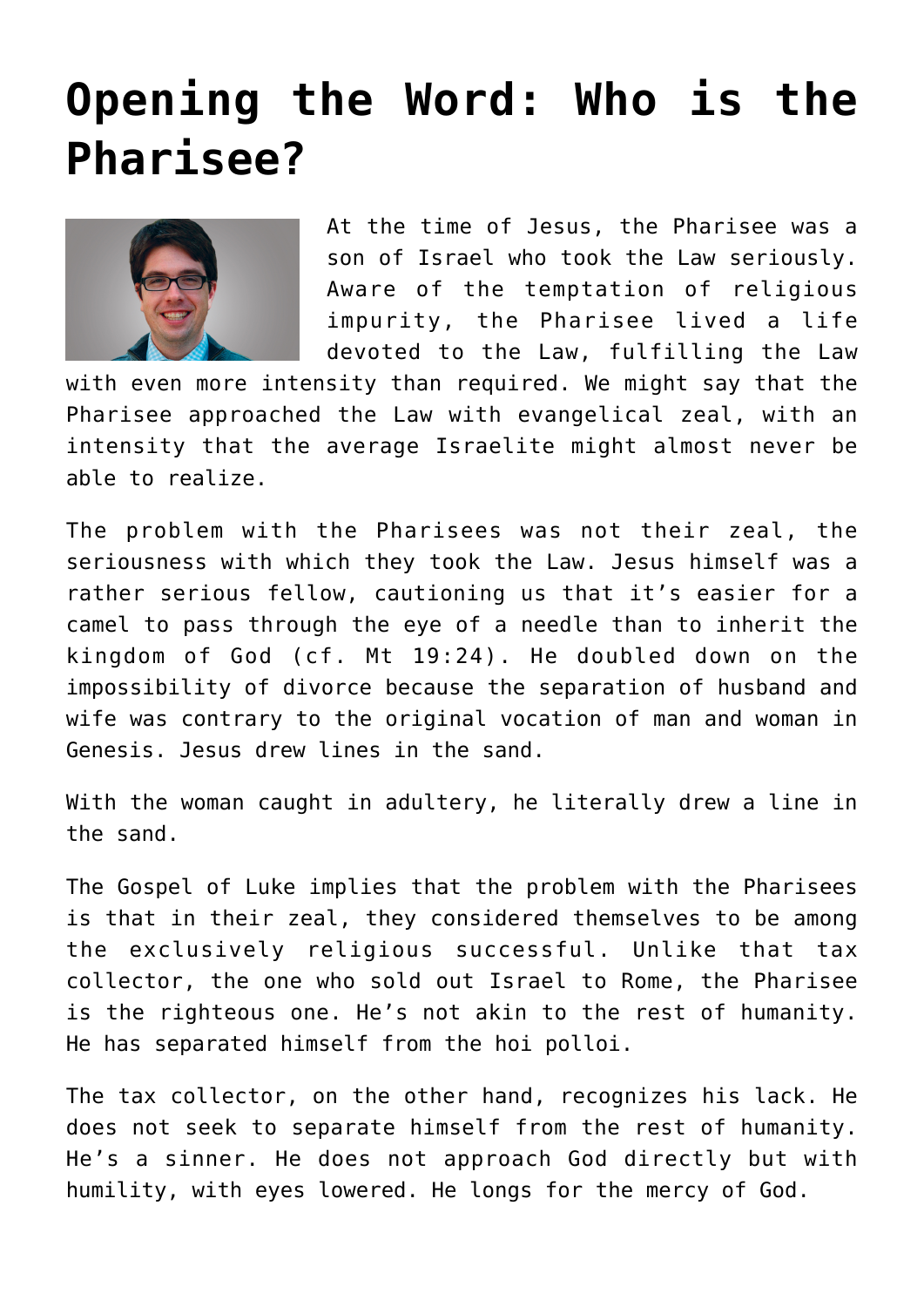| <b>Thirtieth Sunday in</b> |
|----------------------------|
| Ordinary Time - Oct.       |
| 27                         |
| Sir 35:12-14, 16-18        |
| Ps 34:2-3, 17-18, 19,      |
| 23                         |
| $2$ Tm $4:6-8$ , $16-18$   |
| Lk 18:9-14                 |

Now, here's the irony. In hearing this, you might say to yourself, "Thank God I'm not the Pharisee! That despicable man, who is afraid of God's mercy."

You see, the problem with the Pharisee isn't that he's serious. It's not that he's rigorous, attentive to the Law. The problem is that he has forgotten that the vocation of Israel is to welcome all humanity to adore the living God. All nations will be called to the holy mountain, to worship the living God. Not because any nation has earned it! Salvation is always pure gift, not the result of human ingenuity.

But that problem is not an exclusive dilemma of the historical Pharisee or the present-day rigorist. The problem is with those who draw boundaries, imagining that they have earned salvation. My group, the in-group, is the only ones who are worthy.

"Look at those Latin-Mass goers! How dare they find consolation in the liturgy before the Second Vatican Council! What is wrong with them? They don't care about divine mercy, about the hungry or thirsty. They care only about their own private religious lives."

"Or those who sing along with hymns by David Haas! They probably reduce the Gospel to a bunch of social principles. You know who is at fault for secularization? It's them!"

You could imagine both groups proudly proclaiming, "At least,